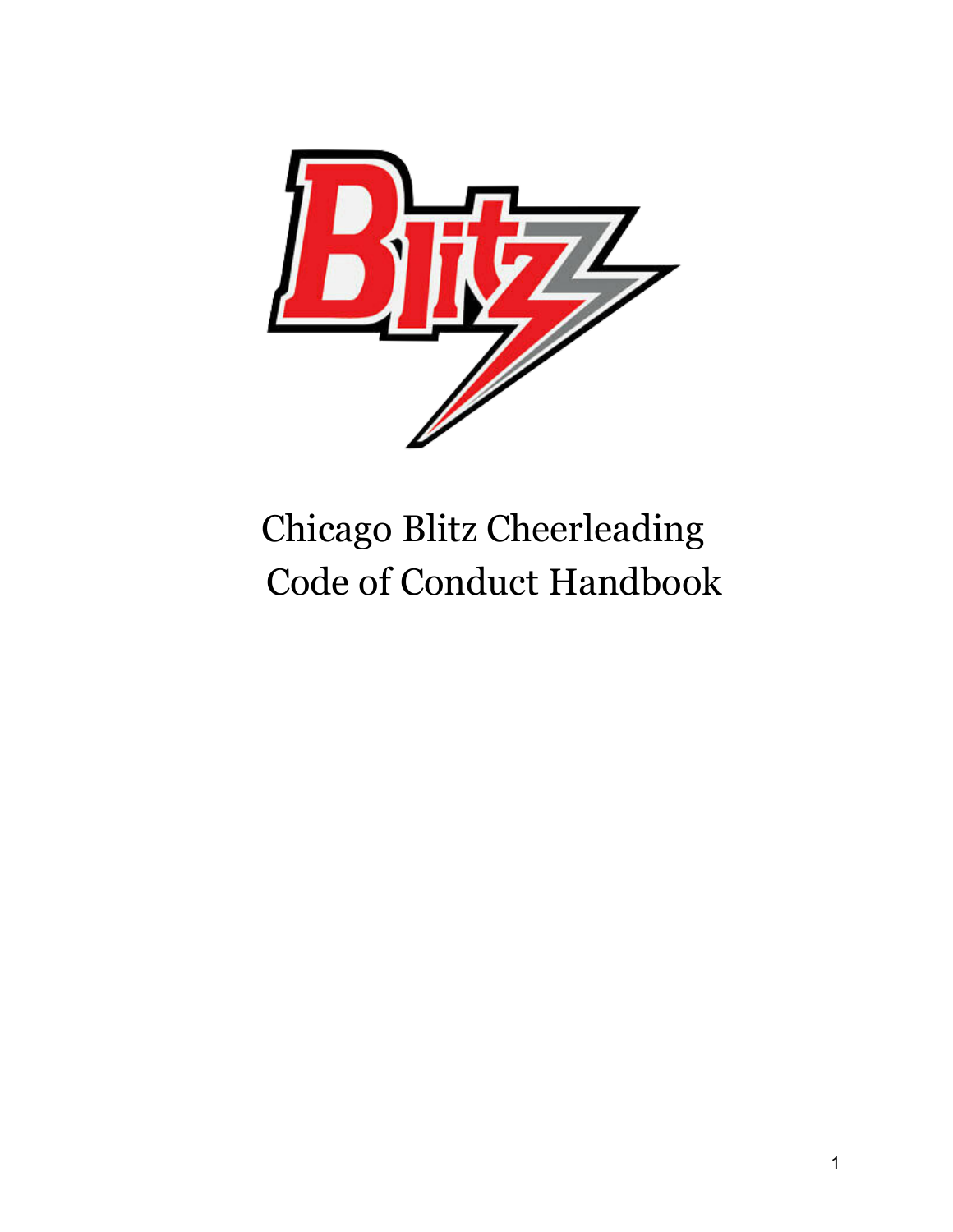# **Table of Contents**

| <b>Prerequisites and Participations</b> |
|-----------------------------------------|
| <b>Risk Factor in Sports</b>            |
| <b>Chain of Command</b>                 |
| <b>Attentional Fees</b>                 |
| <b>Practices/Games Commitment</b>       |
| <b>Disciplinary Policies</b>            |
| <b>Leaving the Squad</b>                |
|                                         |
|                                         |
|                                         |
| <b>Qualifications of a Captain</b>      |
| <b>Roles of a Captain</b>               |
|                                         |

**Parent/Cheerleader Code of Conduct Agreement Consent…13**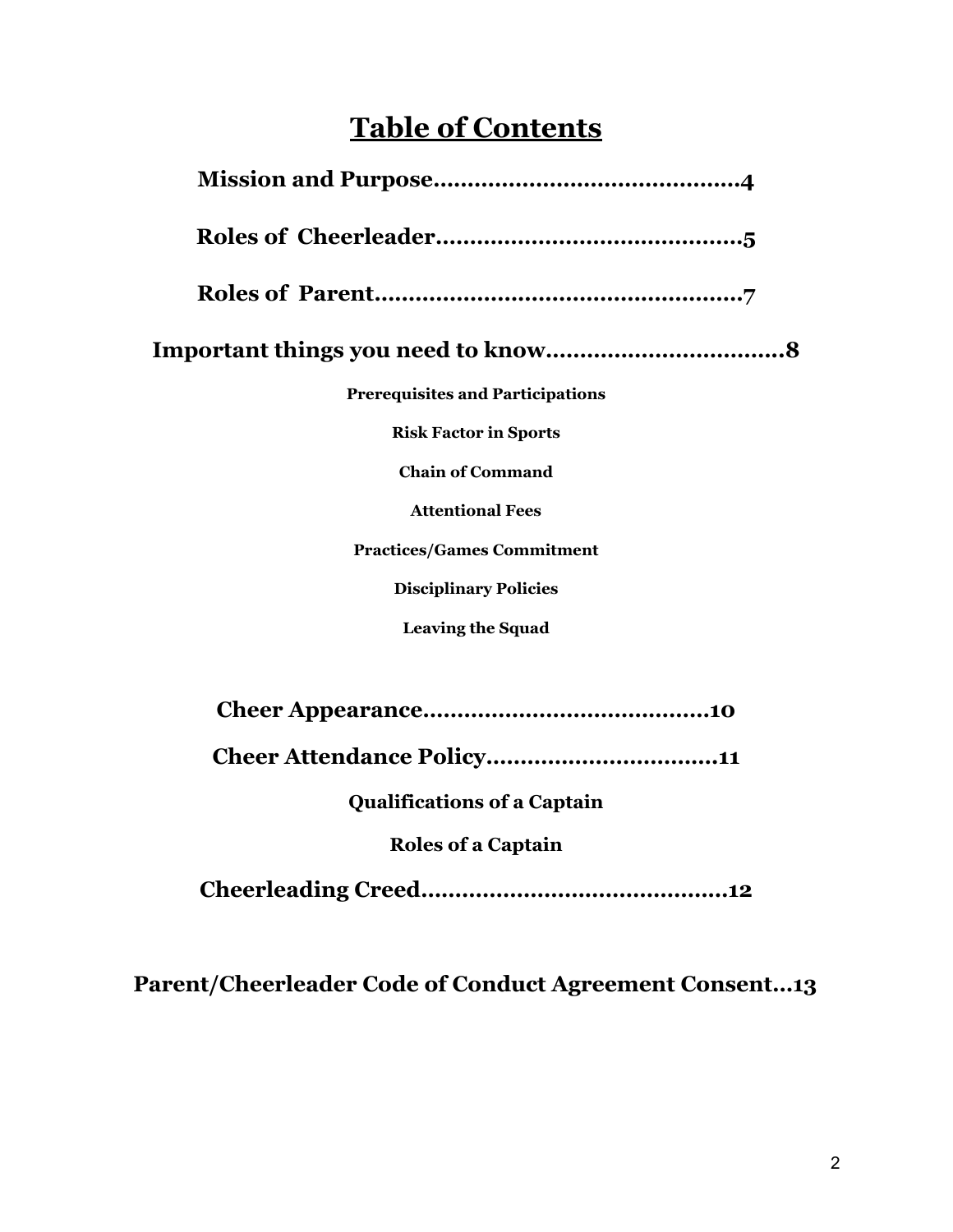# **2022-2023 Coaching Staff**

Tiffany Harston………Board Member/Cheer Director

Dequita Means………Board Member/Head Cheer

Akilah Easter……..Board Member/Cheer

Daysha Frye……Dance Coordinator

Shonda Nash…..Tumbling/Stunt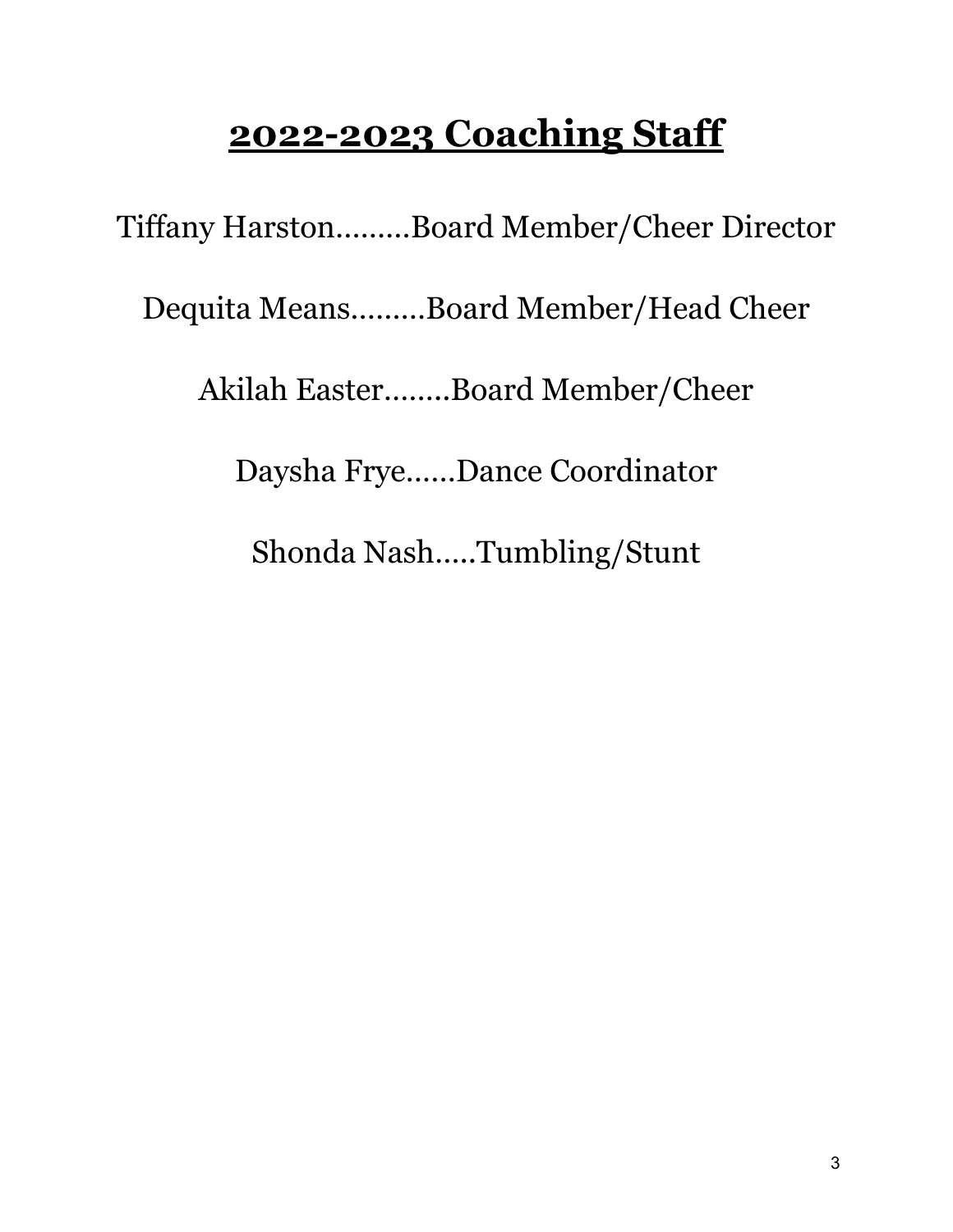# **Chicago Blitz Cheer Mission Statement**

The mission of our Cheer Program is to teach our student athletes the benefits of competition and understand its redemptive value. While Chicago Blitz athletes will be taught to win, we must have a higher purpose in competing: by using our gifts, having self discipline, developing a g0od character and displaying good sportsmanship and teamwork

## **Cheerleader Handbook Purpose**

The purpose of the Chicago Blitz Cheer handbook is to familiarize our community, cheerleaders and parents with the direction of our cheer program. The guidelines within the handbook are important and will be followed. Responsibilities and rules of conduct for cheerleaders and parents are defined within. This code is established by the cheer coaches and Board members. Each student presenting herself as a candidate to cheer as well as her parents must agree to abide by this code.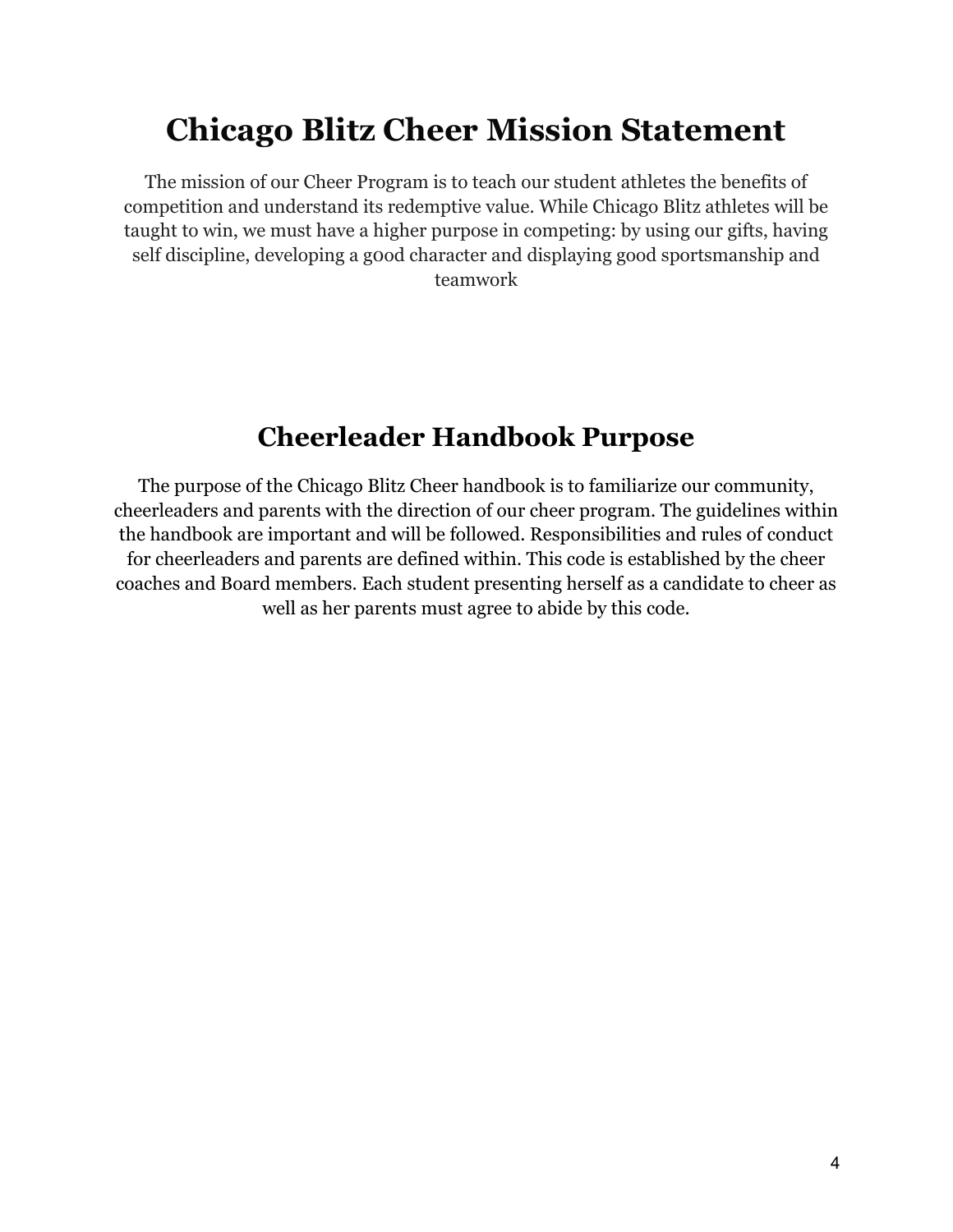## **Role of Cheerleaders**

Cheerleading is a team sport! Each and every cheerleader is important to their team. Being a part of a team is a privilege for each student. An important purpose of Chicago Blitz cheerleaders is to promote and uphold team spirit, unity and pride, to represent the Chicago Blitz to the highest degree.

Attitude is everything. Cheerleaders should have the attitude that the team is bigger than themselves. Cheerleaders should exhibit 100% commitment and effort. Sportsmanship is expected both on and off the court. Chicago Blitz Cheerleaders represent not only themselves but the entire organization.

#### **Therefore, cheerleaders agree to uphold the following:**

- I will conduct myself in a manner that exudes excellence in regards to my coaches, teammates, and others. This includes my speech, actions, and attitude. This includes games and practices, as well as in your community and while online.
- I will be a positive role model and encourage sportsmanship by showing respect and courtesy, by demonstrating positive support for my teammates, coaches, officials, players and spectators at every game, practice, or other sporting events.
- If an issue arises, I will follow the proper chain of command in contacting my coach. I will never question or confront coaches on the game court, but rather take time to speak with coaches at an agreed upon time and place.
- I will pay attention at practice and listen to coaches, always follow directions and strive hard to learn the cheers. Practice is not a social time, but a time to give 100% to the team and coaches in an effort for us to become our best self.
- I will arrive on time to games in complete uniform, ready to warm up and remain in uniform until exiting the field or gymnasium.
- Unless otherwise instructed by coaches, I will arrive 30 minutes before the game.
- Practice is mandatory. If I miss practice,it is my responsibility to get any new material presented, I realize my absence may cause me to have to sit out the next game.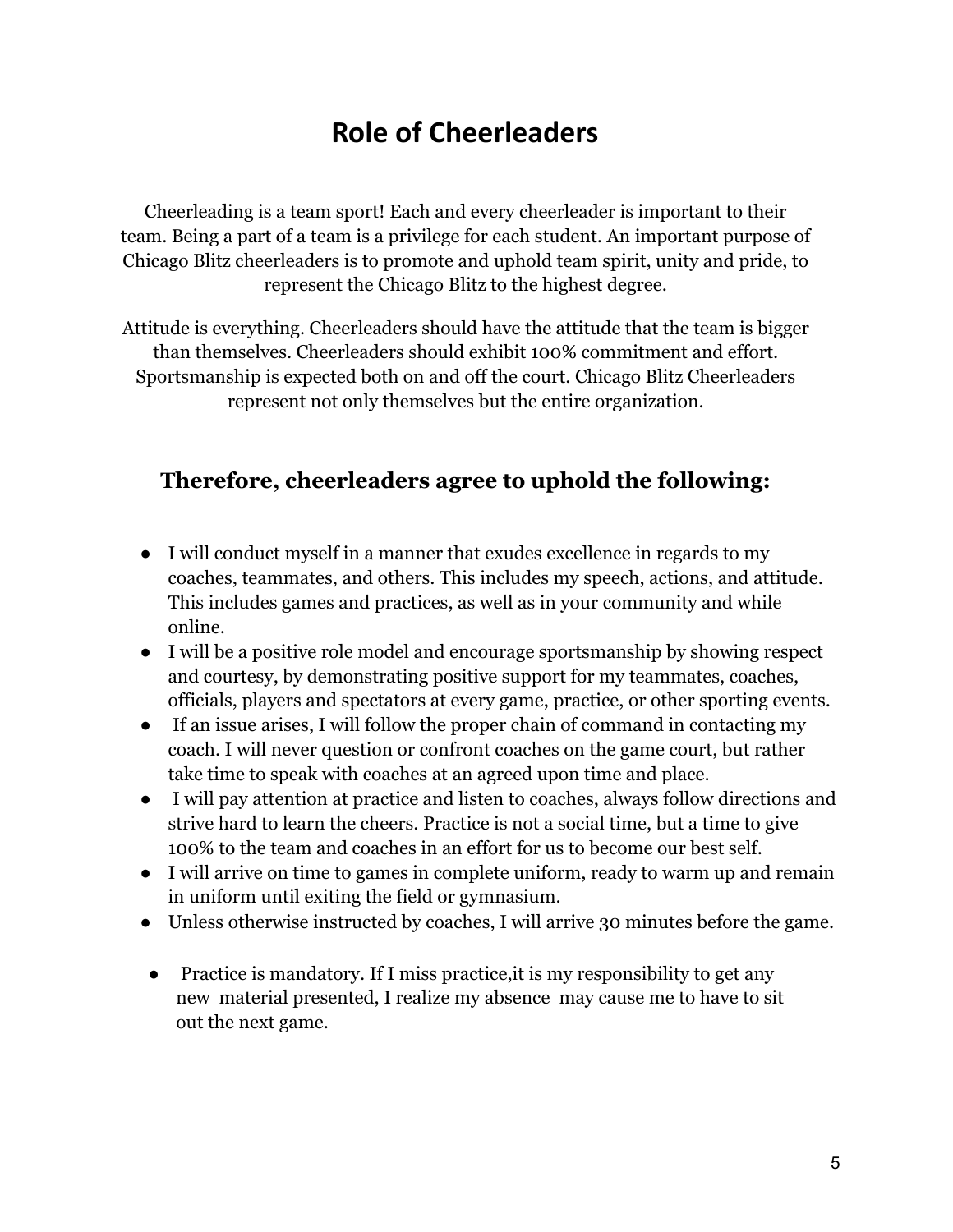- I will not use a cell phone during practice or during games without receiving permission from the coaches.
- I will not chew gum, eat candy, chips or sugary drinks during practice or during games, unless provided by the coach at the designated time
- I will support and endorse all the rules, policies and procedures discussed in the rest of this handbook.
- I will arrive to practice in gym shoes, athletic wear, a towel or mat to ensure you are comfortable and safe while practicing.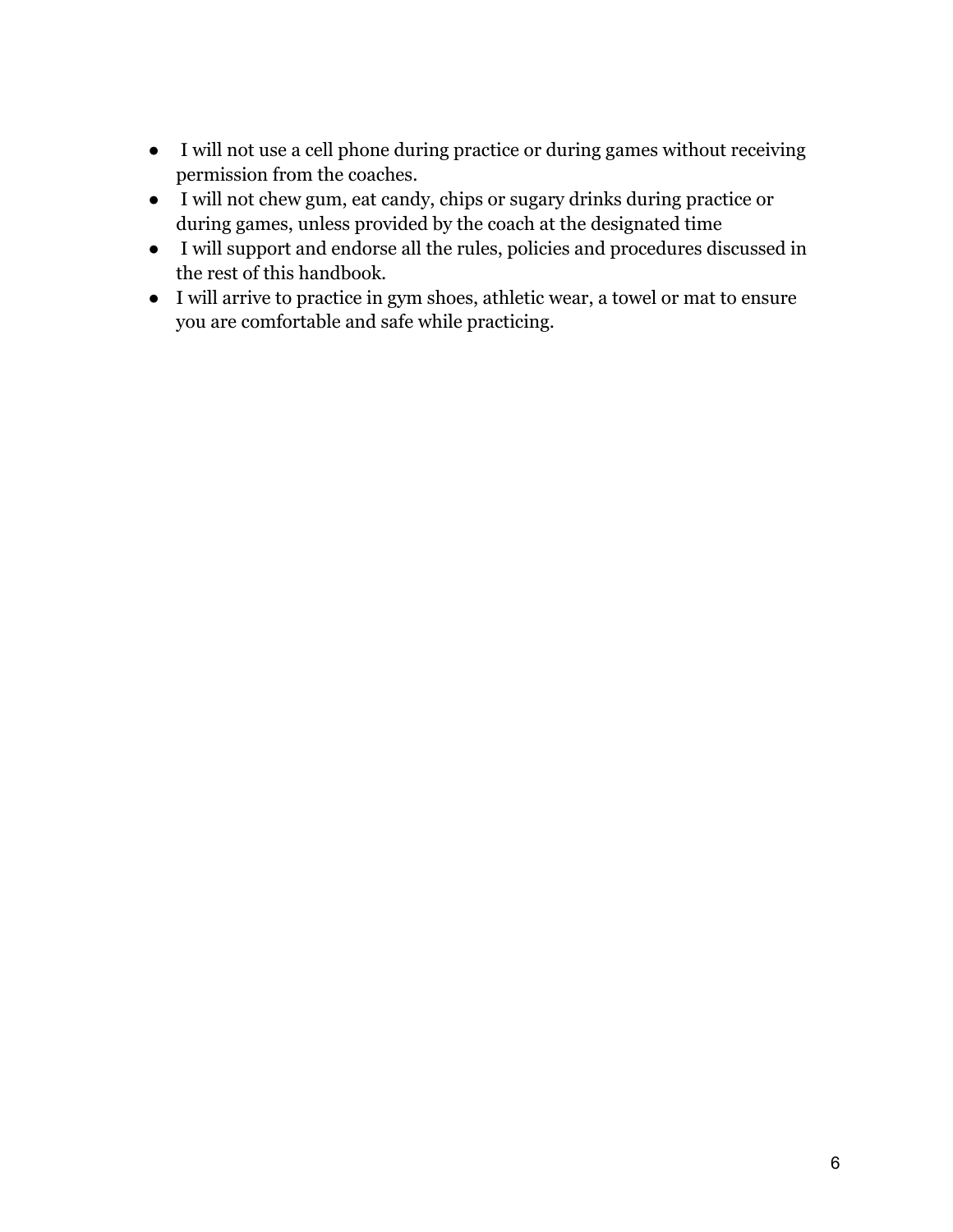# **Role of Cheer Parents**

A very important goal of for the Chicago Blitz Cheer Organization is to make the athletic experience a positive one for the athletes, the coaches, the parents and those who choose to watch our teams perform.

Parents play a key role in this process, not only by their behavior at sporting events, but also in how they support these beliefs at home. Parents and other spectators at athletic events are expected to:

- Show good sportsmanship. We should strive to exhibit good behavior, keeping in mind the influence we have not only on our youth, but also on other spectators
- Parents, as role models, should lead by example in order to teach our young ladies how to carry themselves

#### **Parents and family members agree to uphold the following:**

- As a parent/guardian, I recognize that it is vital that I support the efforts and decisions of the coaching staff, if I disagree I will schedule time to meet with the coaching staff to ensure we are working collaboratively.
- As a parent/guardian, I agree to conduct myself in a manner consistent with the dictates of good sportsmanship at all games/practices by showing respect and courtesy to all cheerleaders and coaches. I will refrain from criticizing the efforts of the cheerleaders and the coaches.
- Attendance at practice is a priority for all team members. As a parent/guardian of a team member I will make every attempt to assure my child will be able to attend all practices and contests. I understand my cheerleader may sit the bench during games for missing practices.
- I recognize that possession of drugs, alcohol, tobacco and/or any type of electronic nicotine delivery system or weapons is prohibited at all Chicago Blitz functions
- I will inform the coach of any physical disability or ailment that may affect the safety of my child or the safety of others. If any physical ailment prevents my child from practices or games, I will provide a doctor's signed letter of release allowing the athlete to return to cheer.
- I will support and endorse all the rules, policies and procedures discussed in the rest of this handbook.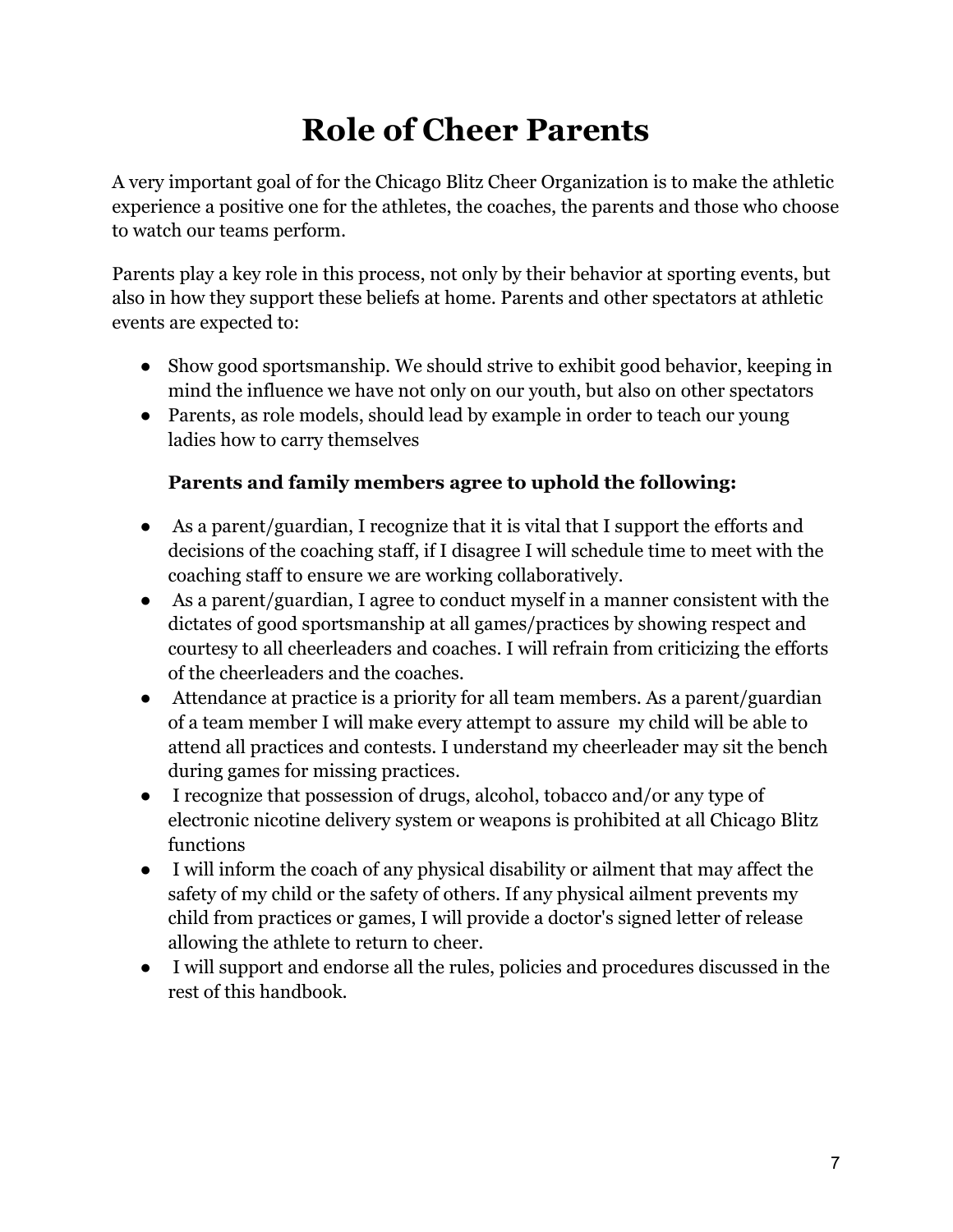## **Prerequisites and Participations**

- Be coachable
- Submit signed Statement of Commitment agreeing to contents of Student Handbook
- Submit student online registration/payment/required forms, as outlined in the Chicago Blitz Football and Cheer Registration policies.
- Sport Physical for current season and prior to cheering in games.

## **Risk Factor in Sports**

There is an inherent risk involved when participating in sports. Please be aware of this risk and ways to help prevent injury. It is extremely important to report any injury to your coach immediately and to your doctor as soon as possible.

## **Chain of Command**

In the event there is a question concerning your child, NEVER confront coaches at a game or at practice. Rather, contact the coaches by texting or email in order to set up a predetermined time to meet. Please follow the chain of command in order to solve any issue.

#### **The chain of command is as follows:**

- 1. Cheerleader to Coaches
- 2. Cheerleader/Parent to Coaches
- 3. Cheerleader/Parent to Board Member

#### **Fees**

There will be additional fees for competitions, camps and travel. However, we will do our best to fundraise to help with the cost.

## **Practices/Games Commitment**

Cheer practices and games will be posted in the groupme calendar. PLEASE be aware all practice dates/times as well as game dates/times are SUBJECT TO CHANGE. Cheerleaders are committing to the cheer season running from around August/Oct to the end of March. (ALL-Star Team)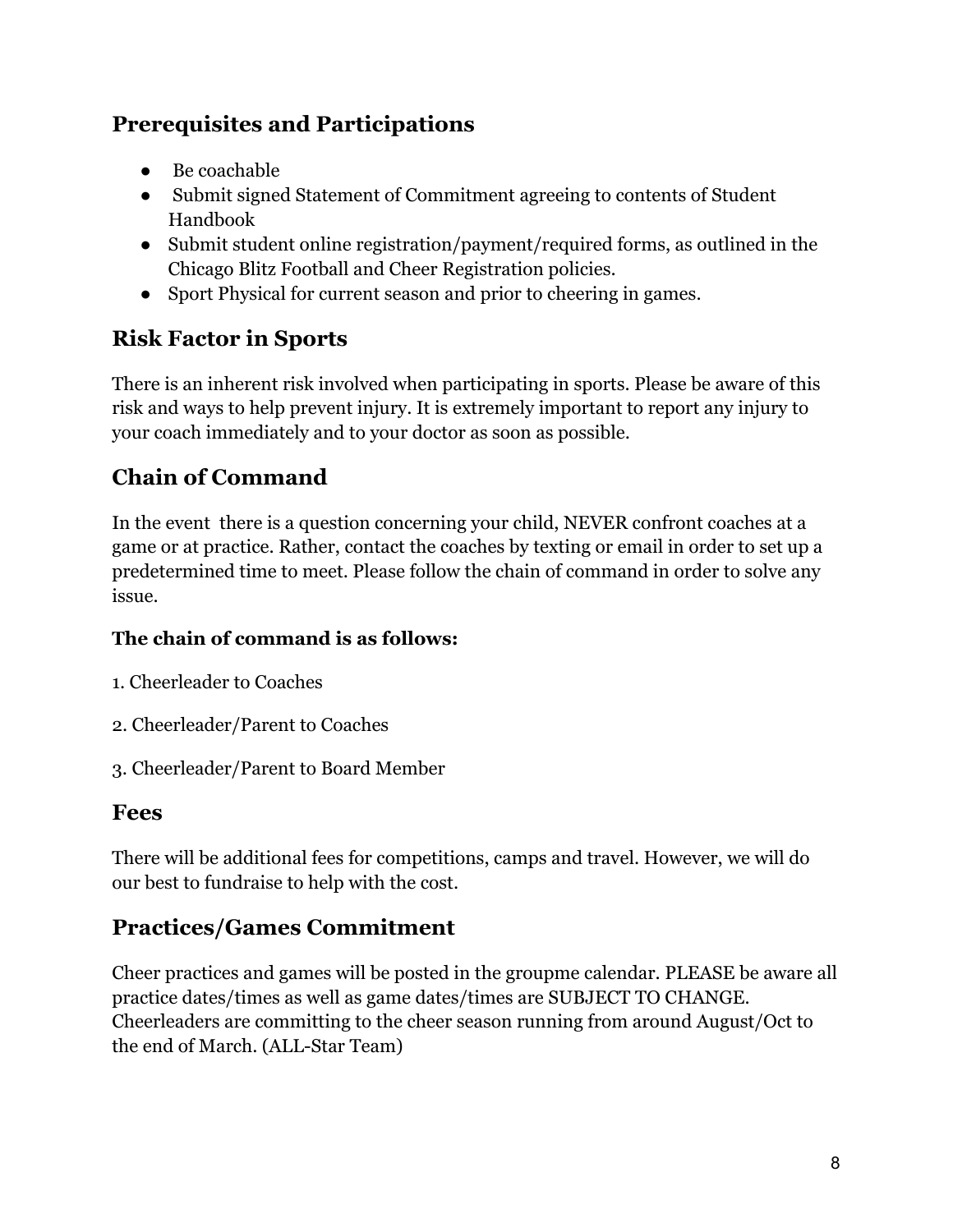## **Disciplinary Policies**

Violation of any of the rules and regulations found within this document can jeopardize the privilege of any athlete to participate in any activity, rather game, practice or competition. Punishment is at the discretion of the coaching staff and Board Members.

## **Leaving a Team**

Individuals leaving a squad without the coach's permission or because of Code of Conduct Rule violation forfeit all awards, banquets and fees paid. Such individuals may be prohibited from participating during the next season.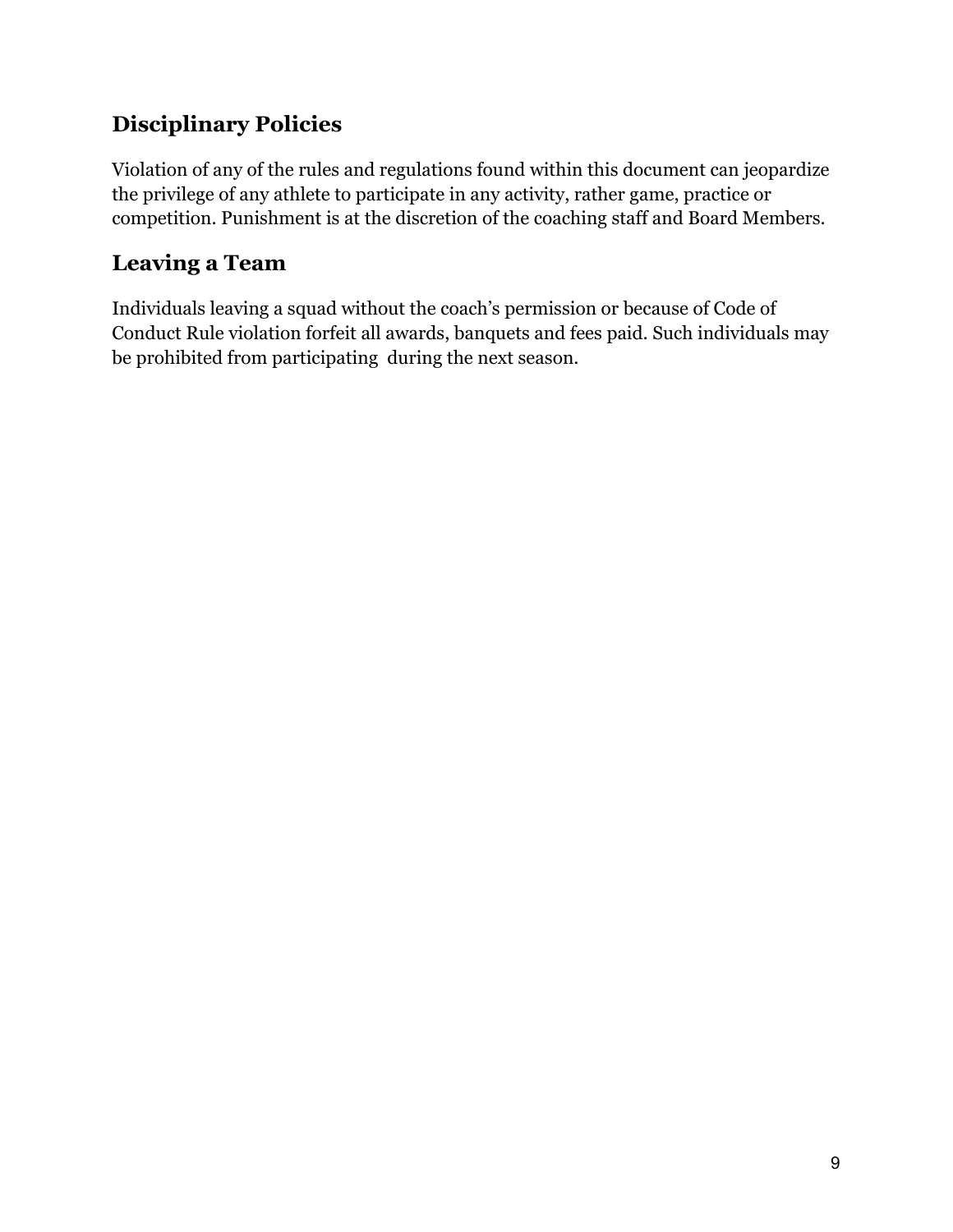# **Cheer Appearance**

#### **PLEASE NOTE, For safety purposes--NO EXCEPTIONS:**

No jewelry of any kind at games or practices.

This includes but is not limited to: earrings, bracelets, necklaces, rings, watches or body jewelry. Fingernails must be sport length: no long or fake/acrylic nails

#### **Uniforms**

#### **Required:**

- $\triangleright$  Briefs
- $\triangleright$  Skirt
- $\triangleright$  Shell top
- $\triangleright$  Cheer shoes/socks
- $\triangleright$  Game bow

**Practices--** Arrive at practice dressed in appropriate practice wear with hair up in a ponytail, bun or braid.

**Games--**Arrive at games dressed in full uniform which includes:

- $\triangleright$  Shell top
- $\triangleright$  Briefs
- $\triangleright$  Skirt (unless otherwise instructed by coach)
- $\geq$  Appropriate socks (MUST be white no show socks unless otherwise instructed by coach)
- $\triangleright$  Hair in a PONYTAIL with game bow in hair (unless otherwise instructed by coach)
- $\triangleright$  Make up, if worn, must be applied before arriving.
- ➢ Nail polish, if worn, must be red, white, black, silver, or French manicure

**Cheer Shoes--**Cheer shoes are only to be worn inside during practice or games. ALWAYS wear different shoes to and from practice and games.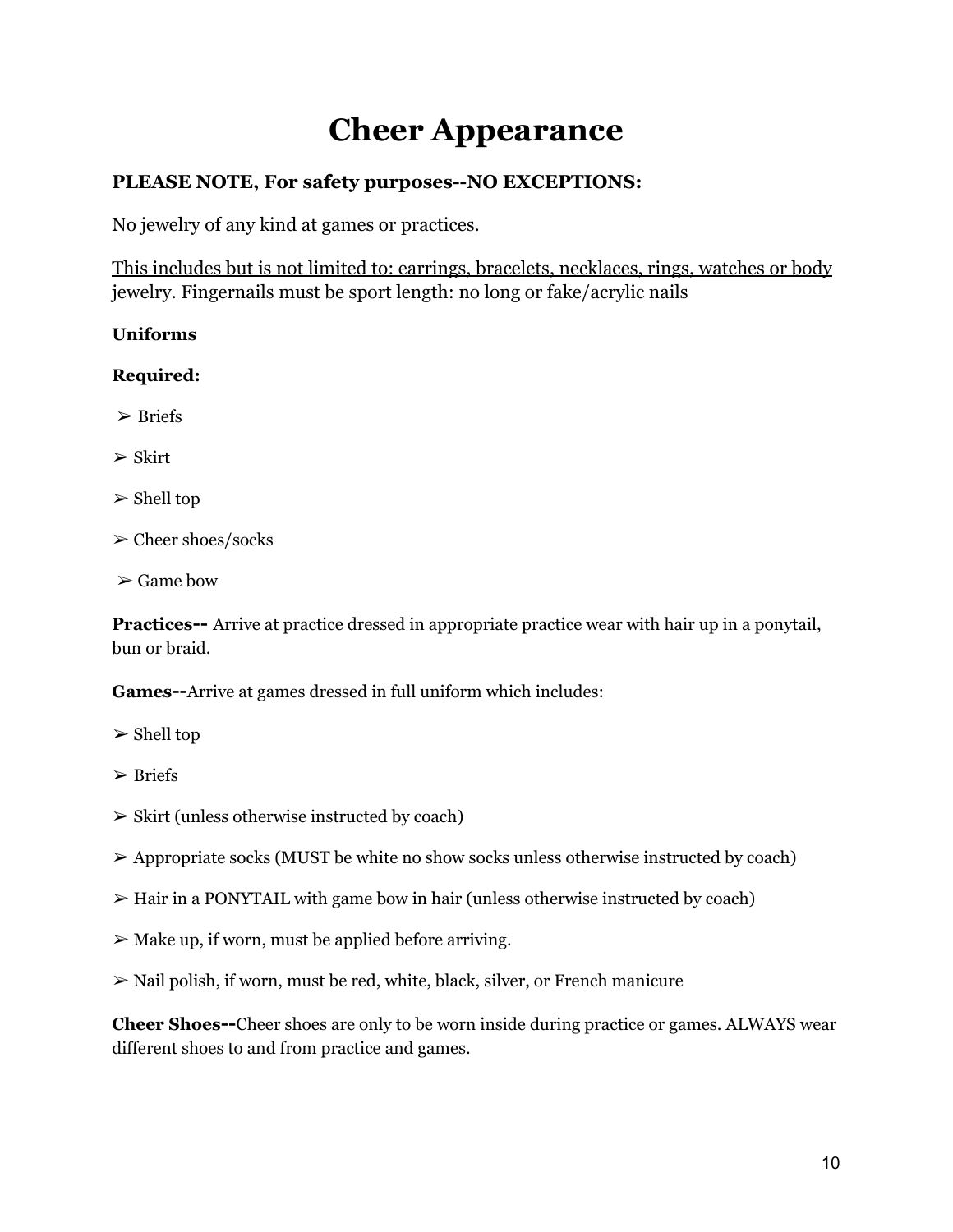# **Cheer Attendance Policy**

 $\geq$  Cheer practice will be held two times a week with additional tumbling instructions beginning the last week of July.

 $\geq$  Cheer camps and clinics will be held in June and July, this is a great time to get involved and begin the learning journey.

 $\geq$  Attendance is crucial. During practice and camp, we will spend a lot of time learning the new cheers and preparing the team to be competitive, in preparing for competitions. One person being absent affects the entire squad. It is important not to inconvenience the practice time of the entire squad by being absent.

 $\triangleright$  All HOME games are mandatory.

#### **Qualifications for Cheer Captain**

- Has leadership skills, has shown interest and has shown responsibility by being on time at practice, learning and knowing the cheers. (1 captain per squad)
- If multiple qualified girls wish to Captain, tryouts will be held. Selection to be made by the coaching staff.

## **Role of Cheer Captain**

- Lead warm up in practice and before games.
- Communicate with squad members.
- Help coordinate calling on Cheers at games.
- Learn and teach new cheers at practices.
- Act as the squad's ambassador by greeting and making visiting squads feel welcome.
- Be a peacemaker among the squad.
- Be a good role model and set an example for the squad.
- Help coaches organize fundraisers and recruit participation.
- Be dependable, punctual and mature.
- Communicate with the coach and follow her lead.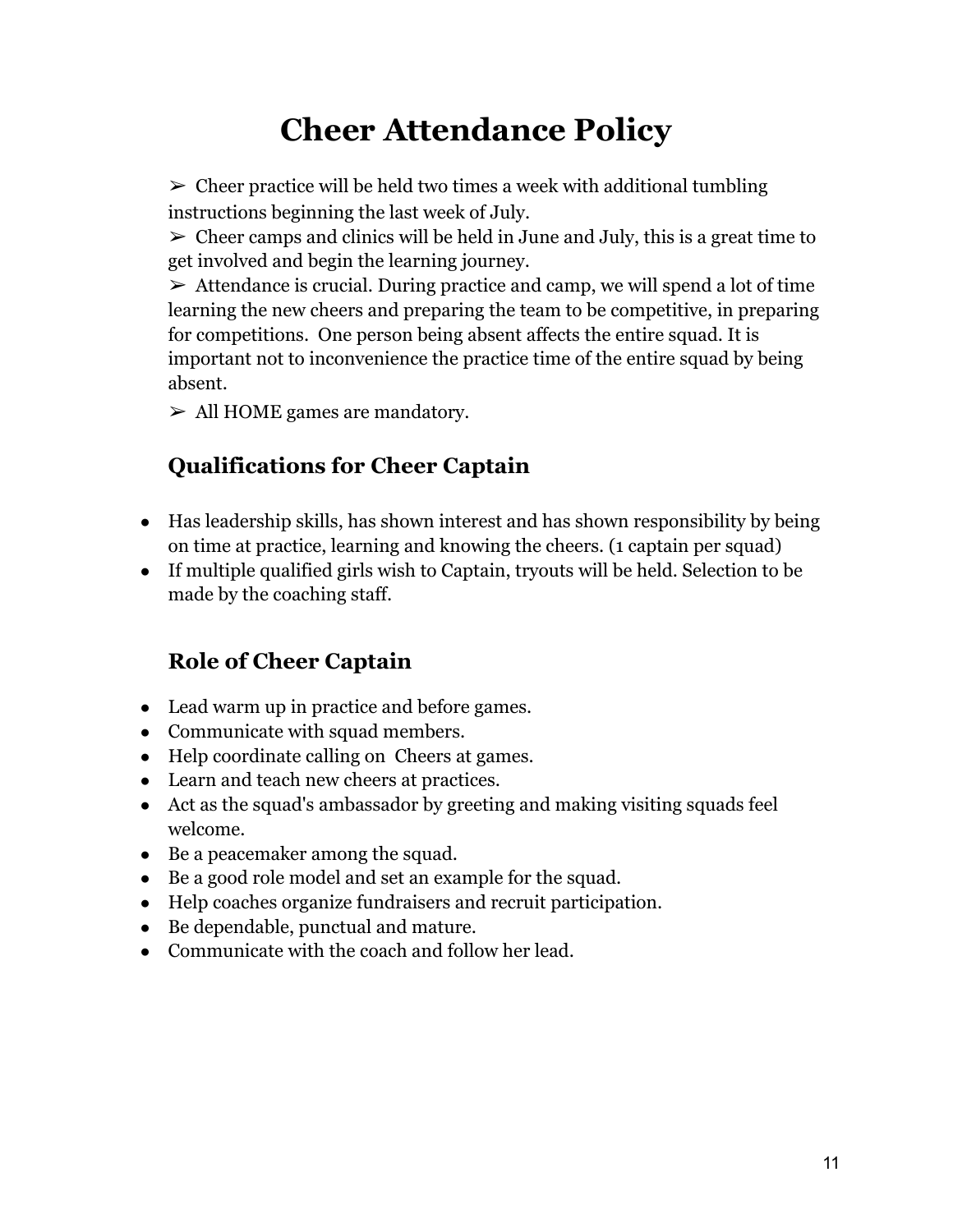# **Chicago Blitz Cheerleader Creed**

#### **We expect cheerleader to remember and know this creed. We will recite it at every practice and games before we get started.**

**I will show up on up on time and be ready to cheer**

**I will listen carefully to my coaches**

**I will be a positive example to others**

**I will be respectful to myself and others**

**I will not be negative or have a negative attitude toward others**

**I will make the right the decisions in every situation**

**I will take care of my body**

**I am beautiful inside and out**

**I am intelligent**

**I am strong**

**I am confident**

**I am disciplined**

**I can do anything I put my mind to**

**I am a Chicago Blitz Cheerleader**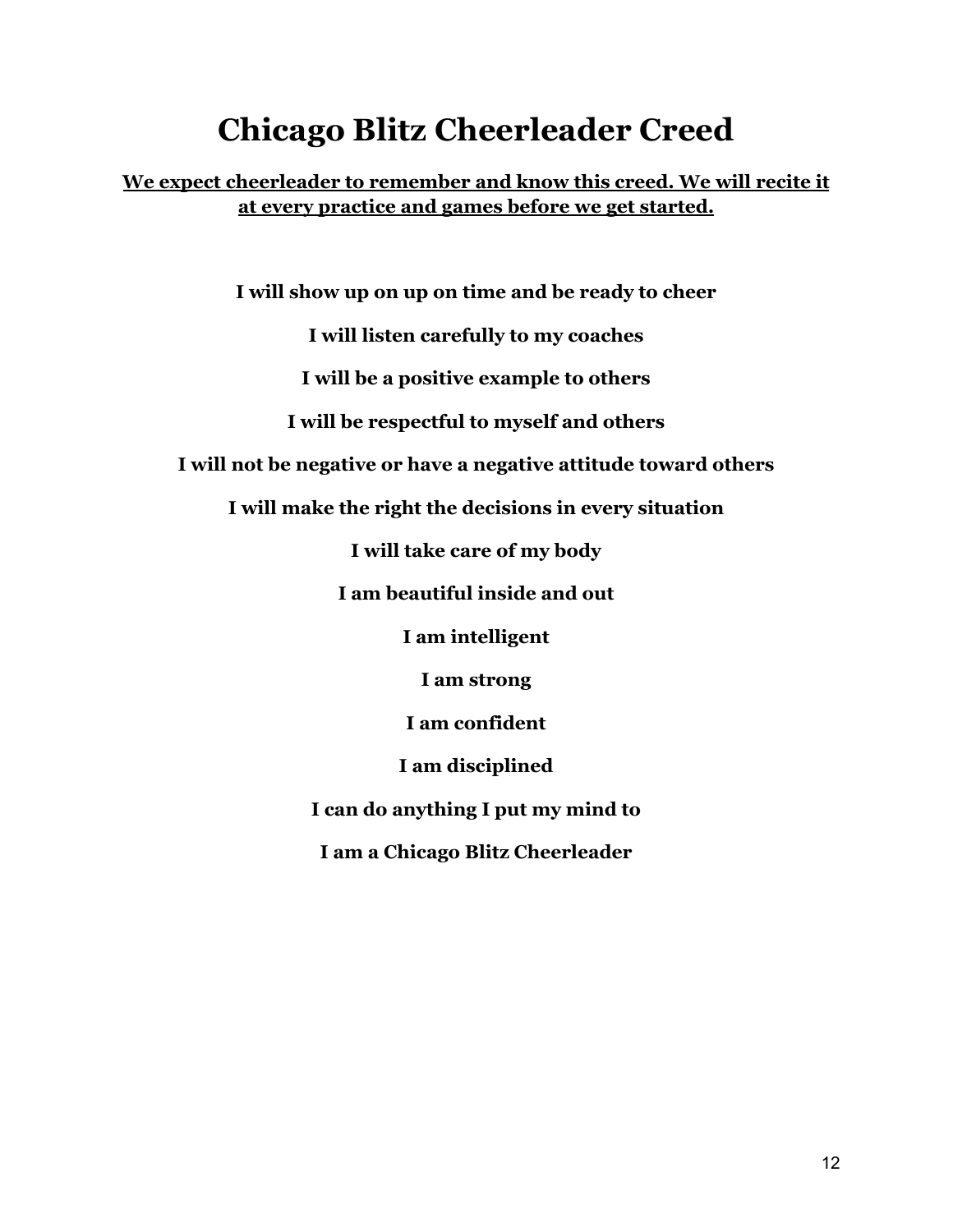

## **Chicago Blitz Parent/Cheerleader Code of Conduct Agreement Consent Form**

I have read the Chicago Blitz Cheer Code of Conduct and understand the policies defined. I understand that my daughter,  $\blacksquare$ , must abide by the rules and regulations set forth by the coach and Board of Chicago Blitz. I understand that the violation of any of these rules may affect her participating in cheerleading or lead to temporary or permanent suspension from the team. By signing below, I waiver all rights to the Chicago Blitz Board Members to guide myself and our child, in the sports participated in, to the best of their ability.

I further understand the financial obligations and will be prompt with any requirements for payments. I understand that my daughter must attend all practices and games or she will face the consequences set forth by the Code of Conduct. I agree to see that my daughter follows the Code of Conduct to the best of her ability.

| Parent/Guardian signature | Relationship to Cheerleader | Date |
|---------------------------|-----------------------------|------|
|                           |                             |      |
|                           |                             |      |
| Parent/Guardian signature | Relationship to Cheerleader | Date |

\_\_\_\_\_\_\_\_\_\_\_\_\_\_\_\_\_\_\_\_\_ \_\_\_\_\_\_\_\_\_\_\_\_\_\_\_\_\_\_\_\_\_ \_\_\_\_\_\_\_\_\_\_\_\_